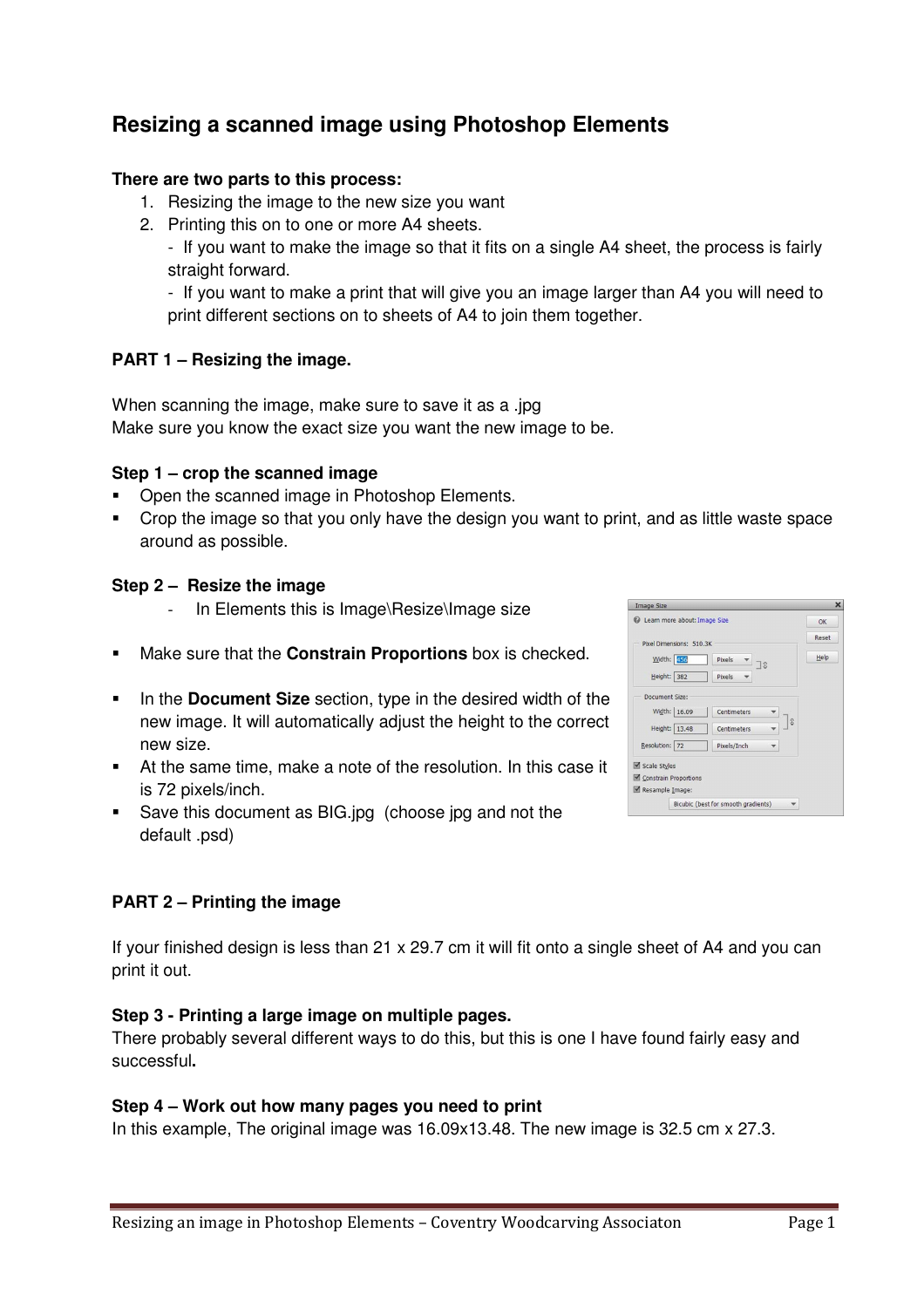- The first thing is to work out how many pages it needs to be on. An A4 sheet is 21  $\times$  29.7 cm and I can see that the height of the new image 27.3 so we could print this image on two A4 sheets – left and right.
- Without closing the BIG.jpg file, create a new document, making the image size A4 (if the default shows 'custom' in the size box, click on the down arrow to give you the lit of pre-set sizes.)
- You will also need to make the resolution of the new image the same.

# **Step 5 – Putting your BIG image into the A4 print size**

• Change back to viewing your BIG image

.

- Using the Rectangular Marquee tool, drag across the whole image and copy this (CTRL+C on Windows /Command+C in Mac)
- Select the new untitled blank A4 image and paste the image into it.
- You will immediately see that only part of your image will show:

# **Step 6 – positioning the image to make the different print views**

- You can move the image using the Move Tool.
- Move the image so the top left of your image is in the top left of this frame.
- Save this as 'Image Left.jpg'. You can print it now if you like.
- Now, using the move Tool, slide the image across to the left so that the next section of your picture is in the frame, making sure there is enough of an overlay for you to join them up afterwards. Save this as Image Right.jpg
- You can also save the whole file as a .psd file, which will allow you to come back and make changes to the positions.

This simple two page view will be easy to join. There is a good overlap allowing you to stick the two sheets together.

# **Step 7 - Larger Images**

The process of moving the image around to create more views can be repeated for more sheets in both directions.

- You will need to decide how many A4 sheets you will **need,** and whether these should be portrait or landscape.
- If you need to make it with landscape pages, you will need to rotate the original blank A4page before you start.
- If you are making a very large final image you may find it easier to make separate copies of the image, and put them on different layers in Photoshop. This will allow you to move different copies of the image independently, keeping each view available. It will allow you to check that you have the right amount of overlap before you print.

The next page shows the layout for a four page enlargement done in this way